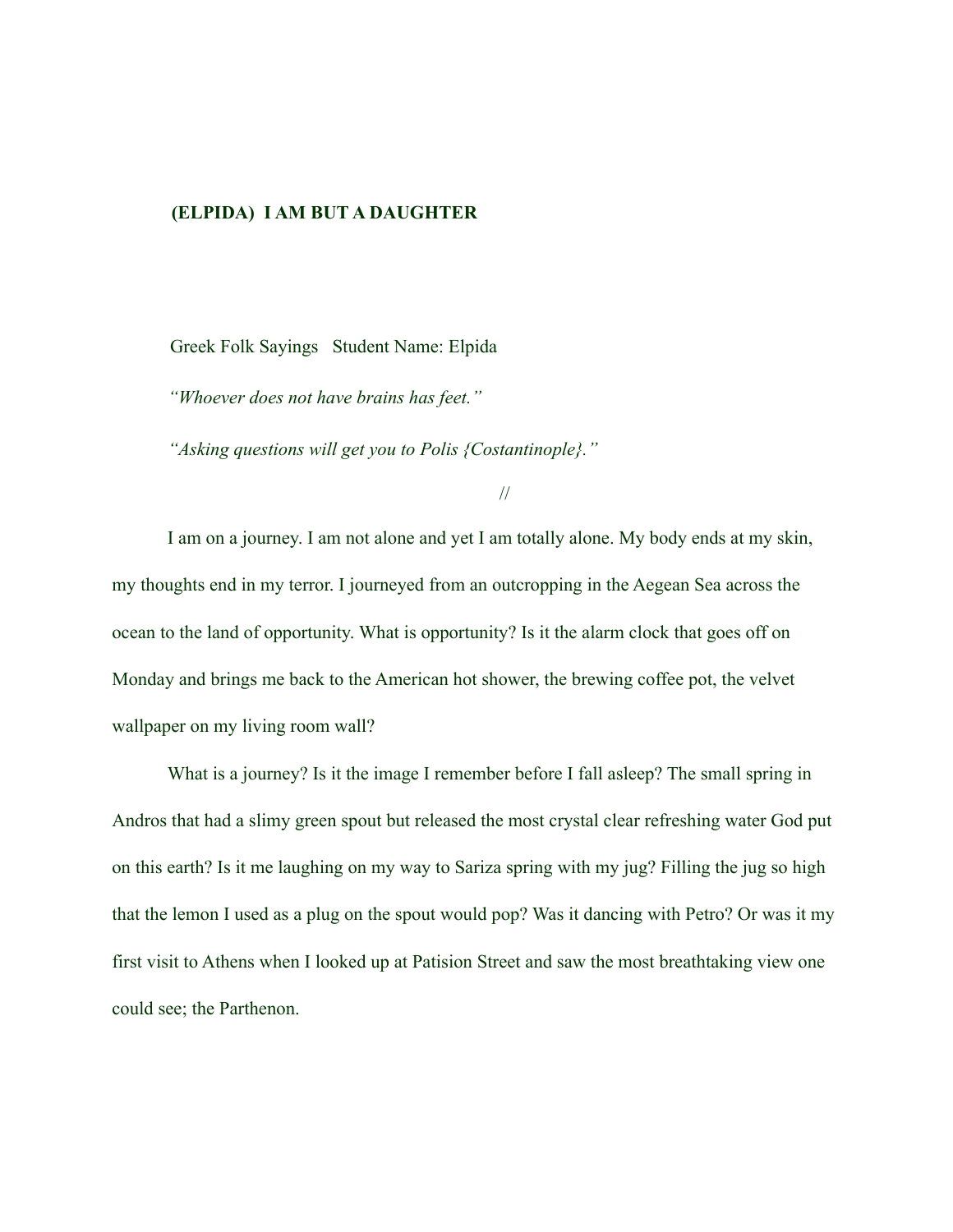Everyone takes a journey. Some travel from one end of the globe to the other. Others only walk down the dirt path to take on a husband and keep a life no different than the one they have always had. Others travel and can never find home except in specific moments.

Those tender moments, soft and transparent like soap bubbles floating until the slightest pressure, the softest obstacle makes them pop. Moments which arrive in a lyric, in a line of poetry, in the smell of the earth after the rain. Moments that let me belong.

Springtime comes to Andros like Persephone, shouting her arrival. Goddess Demetra spreads deep red poppies to greet me in the fields. In our village it had been said that the poppies are drops of blood that have fallen from the thousands of battles that have taken place on our ancient soil.

I remember when I lived at my father's house I used to go home hungry from our fields, digging ditches for the watering at night. Around each lemon tree and olive tree, I dug neat strong trenches to catch the town's water allotted for us to use from 3 to 4 in the morning.

I own twelve olive trees, my brothers the sailors own three times as many. Although it was me they had to provide a dowry for, I was worth only twelve olive trees. When asked, my father said he had three children and one daughter. I am but a daughter.

#### **(HOPE) SAD EYED SAINTS**

They were all virgins. Some were beheaded or had their skulls pierced with iron rods, others were burned at the stake, skinned alive or boiled in kettles filled with oil and tar. All were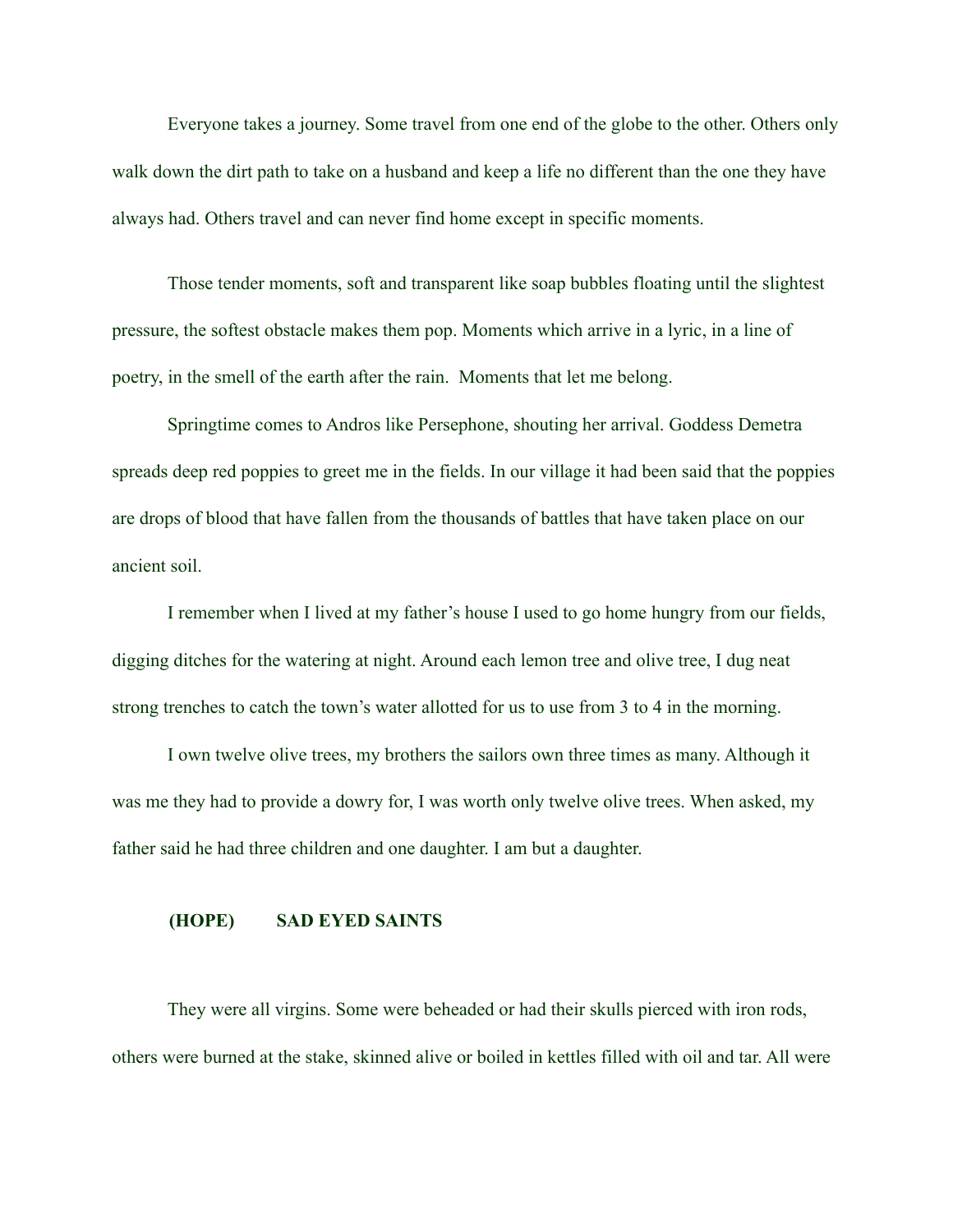very beautiful, tempting, strong, beyond temptation, righteous. No emperor, magician or king could stop these girls from believing in Jesus Christ.

Learn how these saints were tortured, know all their names by heart, the miracles they performed and maybe, just maybe, I will pass my Greek Religion test.

Learn also about the architecture of Saint Sophia Church in Constantinople-what a feat it was for the Byzantines to build a square church and put a round dome on top of it leading straight to heaven. The dome allowed them to have windows all around, allowing heavenly light into the church. *Sferiko Trigono, round dome on top of a square base,* correct answer on my

Greek test.

Mrs. Pisteos, our religion teacher, takes us to church and puts her finger to her lips to tell us to be quiet as the boys in my class push the girls aside so they can sit in the pews first. She points up to the dome so that we can remember God is watching us with his hands extended for a big embrace.

From the church ceiling the painting of God looks down at us in pity for our sorry state of affairs, as we are reminded every Friday in our Greek religion class. We seem forever damned in our church, especially the girls.

My girlfriends and I sit in the back pews. We compare the flowers on our bras. I open two buttons to show mine has a pink rose, Margaret opens hers and shows us a yellow flower, Snot nose Ourania doesn't show us anything because she's still flat as a board. The incense is so strong it seems to come from another world. I want Father Ftinos to stop his preaching; it hurts my heart. I look at the Byzantine icons and wall paintings surrounding me in church. Each one,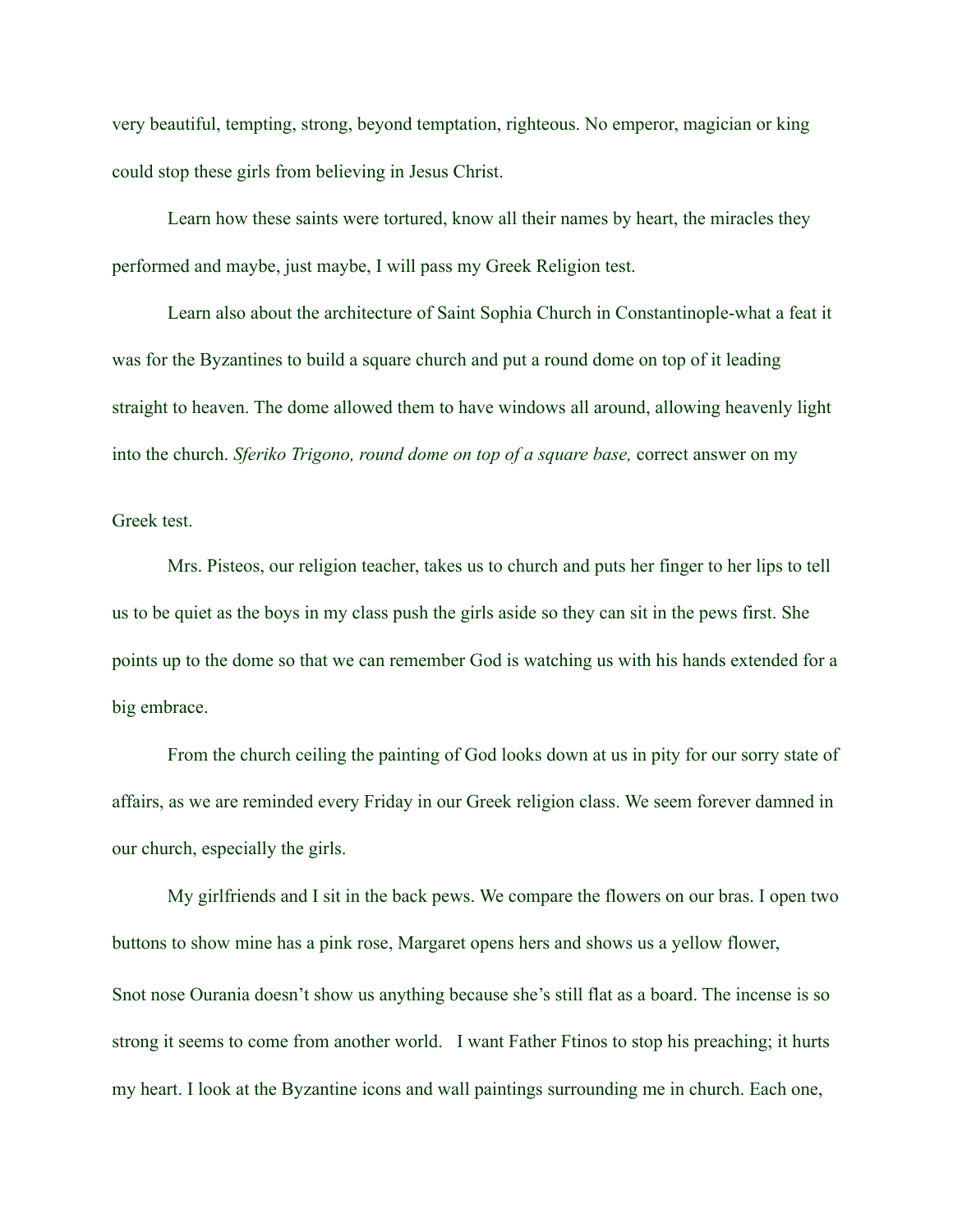hand painted in gold leaf, rich purple and blood red. The angelic faces with soft cascading hair and halos tell me I am not one of them.

All these sad eyed saints look at us from every direction.

The priest stares straight at us, the Saint Fanourios Greek-American students. His voice gets louder and louder. He points his finger out at us as if we were in the middle of a bad fight: "Let me tell you why our society is rotting: this country is in upheaval, our President was shot and killed, after him Martin Luther King, and then Robert Kennedy. Young people today do not obey their elders. They are too lazy to fight a war that is just. They smoke drugs and they demonstrate in the streets with their long, dirty hair without knowing what they want. We must fight communism no matter how far away, whether in Vietnam or Greece. We have to support our Greek leader Papadopoulos now that he is the leader of Greece. Today's youth is lost. The end is near and worst of all the Greek children of Astoria are following these foreign lifestyles!"

Then comes the part I dread the most, because the "girl" topic always finds its way into Father Ftinos' speech. We are not obedient Greek girls like our mothers and grandmothers before us who came from Greece and knew what it was like to be good. We are not clean vessels like the Virgin Mary, blah, blah, blah.

Father Ftinos never misses an opportunity to remind us there is little hope for our salvation just because we happen to be girls. For one, most of my girlfriends got their periods this year. And that means we also have to listen to Mrs. Pisteos tell us in front of the boys, "Do not even think about receiving communion today if any of you have your period. Wait here to the left of the line if you girls are dirty. You can't have Christ's blood entering your mouth and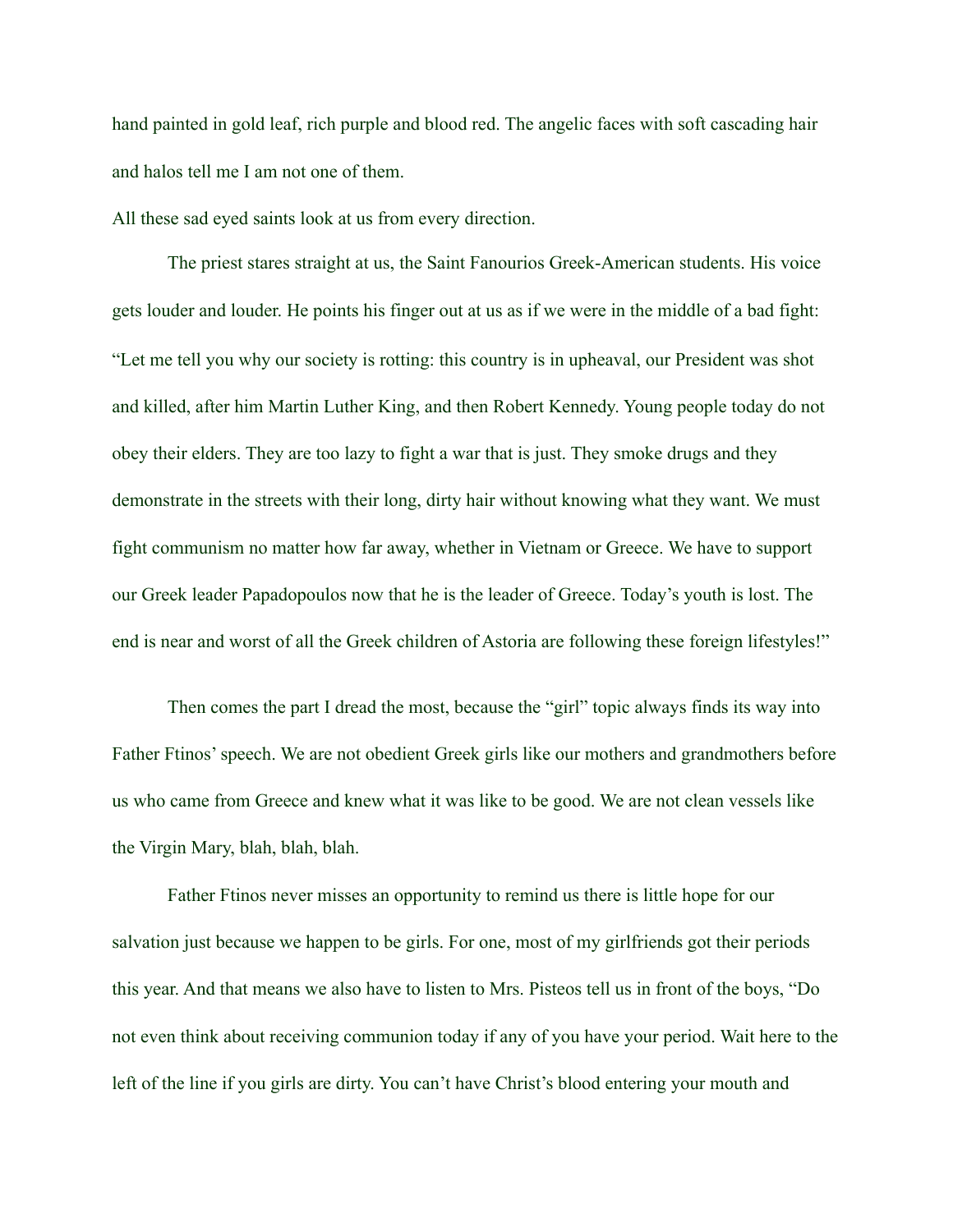leaving from underneath you know where!

"Only boys can enter the narthex. Do not even think about setting foot in there, girls. That is where the Holy Spirit comes down from heaven and appears to the priest. That is where the wine is turned to God's blood, where the miracle happens, and it won't happen if you girls step one foot in there. Keep your eyes down. Do not even think of lifting them. There is nothing to see. Miracles happen when you are not watching. Do you hear me girls? No looking, no peeking, no tricks. I know your tricks."

I try not to listen to Mrs. Pisteos or the priest but the story is the same no matter where I turn. I am dirty, I am beneath God, I live in that lower part of gold painted Byzantine icons where the dragons roam, serpents slide, thieves attack, where dirt and blood become rivers to choke the evil ones, the ones who are lost, the ones who have chosen the road to hell. I am less than, I am negative, I am the weak part of the equation. I am but a Greek daughter.

## **(ELPIDA) MY CIRCLE IS CLOSING**

#### *ENGLISH FOR COMING CITIZENS BOOK*

Student: Elpida

#### *LESSON: BECOMING A CITIZEN OF THE UNITED STATES*

*Mr. Nelson was very happy in his new position; still he felt strange and not entirely at home. His friends and the other workmen in the factory often asked him this question: "Are you a citizen of the United States? He heard many other people answer this question proudly, "Yes, I*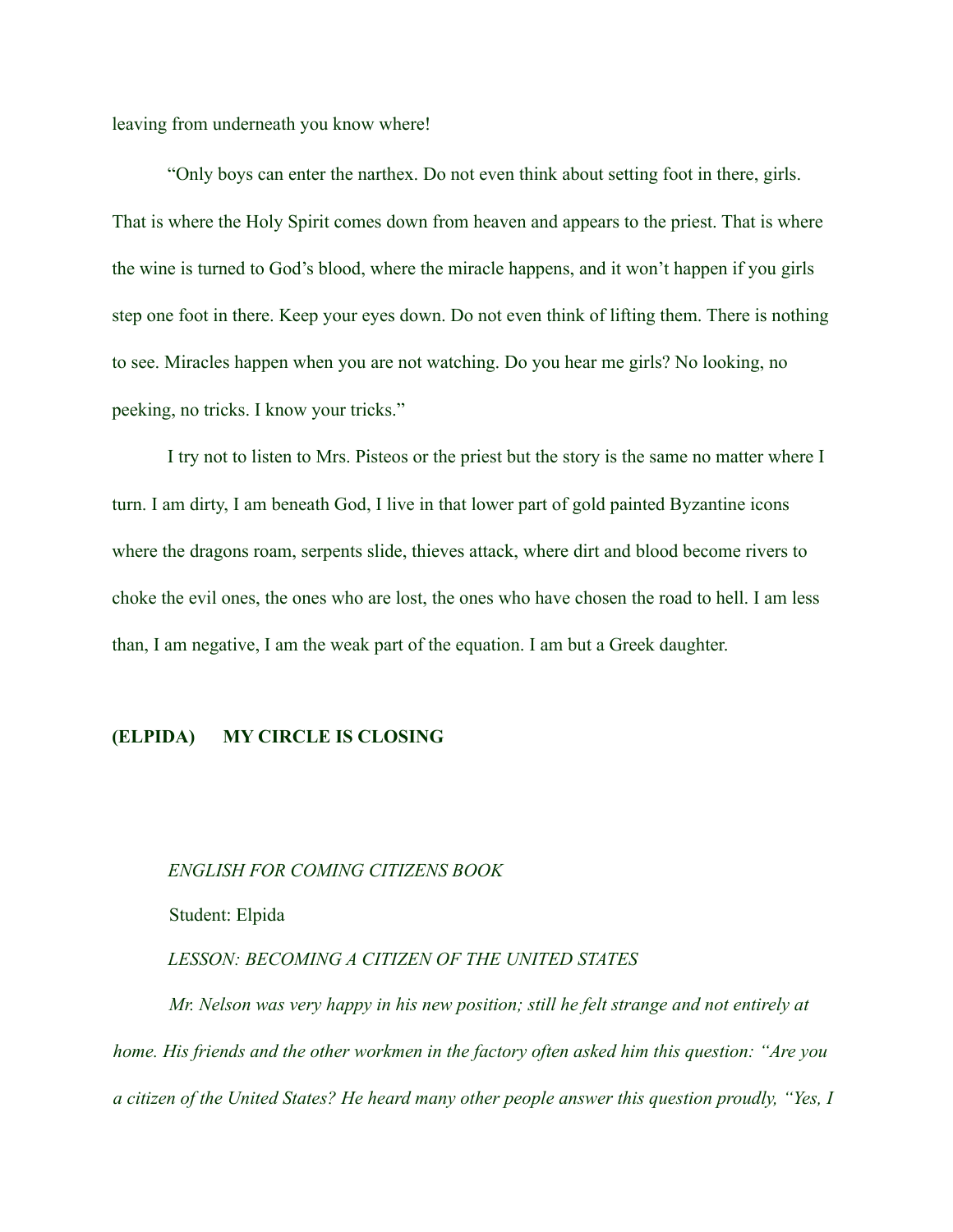*am a citizen," but our friend had to answer truthfully: "No I am not yet a citizen." One day Fred Stone his neighbor, said: "Tomorrow we shall have little work. Let's go to the courthouse and get our citizenship papers." ……They signed the paper and swore that what they had said was true; then they paid the clerk one dollar and received from him a copy of their declaration of intention. The clerk told them to keep this paper and to attend a night school so as to learn about our government.* 

*Questions: Where were you born? Andros, Greece. At what place did you board the ship which brought you to this country? Patras, Greece.* 

# //

I became an American citizen. I learned to take a number two pencil and fill in all the right answers: I am female, a dependent on our American tax form. I am RA in our Ravenswood telephone number; RA6-5604.

Many years have touched this shore where I stand. I tried to be a good wife but I had little to give my husband. I bury him in my heart each night. The immigrant who spent years hunched over railroad tracks in the mid-West, the sailor from Andros who immigrated to America before me. A man who spent all his years trying to comfort me. It is time to relieve him.

I was born in Andros, surrounded by the Aegean Sea. The sea is dark blue. We survive because of the sea. We die because of the sea.

My Halcyon days did not come to retrieve me from these winters too icy for love. There is no place to put my longing for someone who might not have been real, no, not real at all. Perhaps I dreamt up those eyes I once knew. Who remembers Petro, who remembers the wars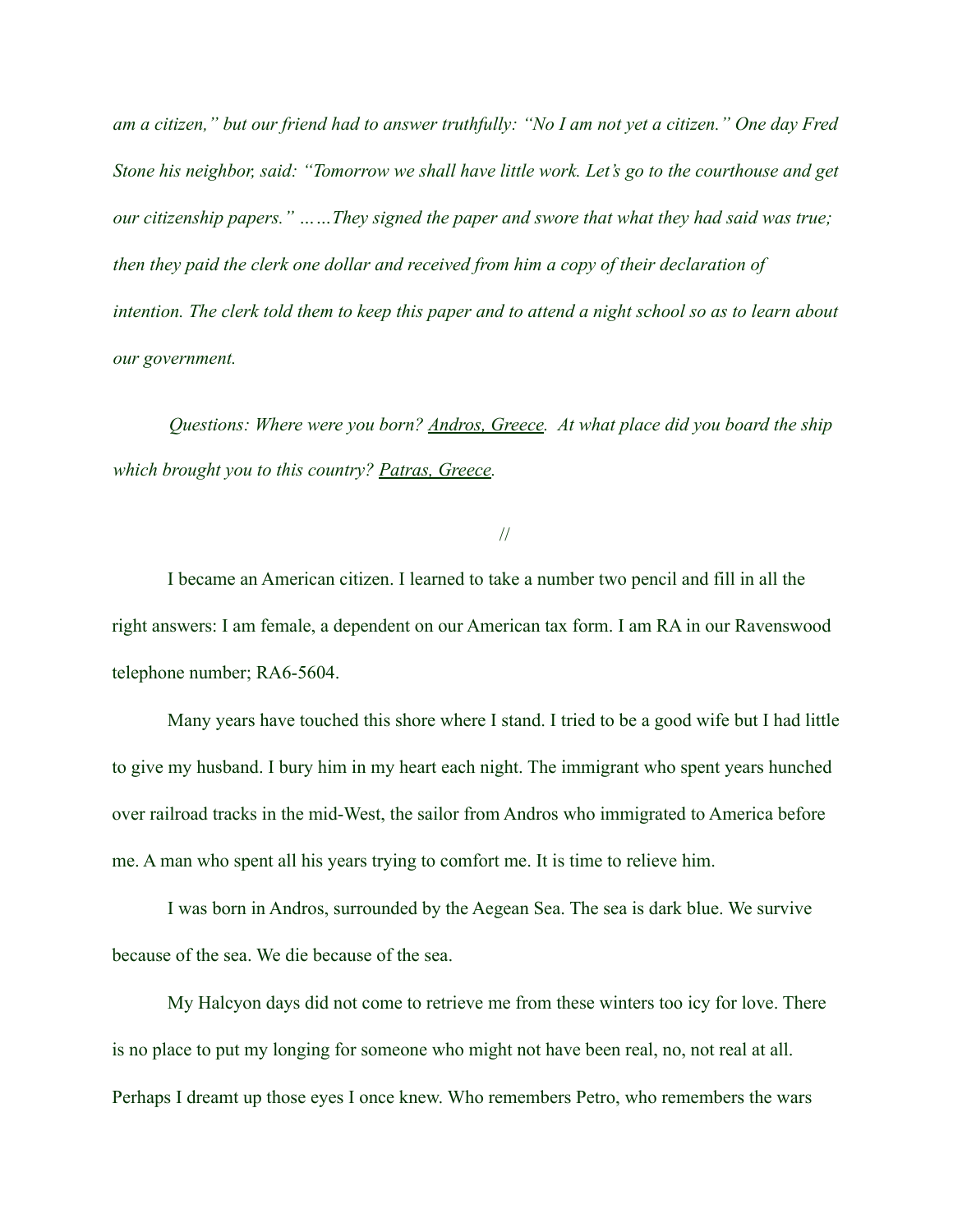that brought misery to my small country? Perhaps those eyes of Petro's never existed--he was a ghost, yes, a ghost ripping into my dreams. I am here with my black and white television box to lull me to sleep. I bury myself every night when I try to close these eyes.

Father Ypokratis from our village sent me a package. It arrived here a few days ago. He should not have done that. Not now, not after all these years. I made Yianni mail it all back to him, key and all. I don't want it. Let Elpida find my story, my traces after I leave. I am unable to continue.

One decade has fallen on top of so many others. I tried to be grateful for the work I had at Silver Palace catering hall. I heard the music from my island. Greeks came in from Andros, from Karpathos, from Thessaloniki, from all over Greece. All of them showed up there dressed so nicely each week. They brought with them their longing, their need to belong, their need to hear the music from a country we were once a part of, but no more.

I never did go back to my island. Petro was not there. I did not want to remember anymore. I sent my daughter. I sent her father. Like searchlights I sent them to find what I was looking for. They came back with stories to fill my afternoons. With jugs of green olive oil, with Uncle Socrati's freshly made wine. They came back to me with empty offerings.

I could have called the steamship company and like the rest of the Andriots I could have booked a cabin on the S.S. Queen Frederiki for a summer rest. I could have gone back like Santa Claus and bought my way back in to their memories with gifts and trinkets from John's Bargain Store, but I did not go.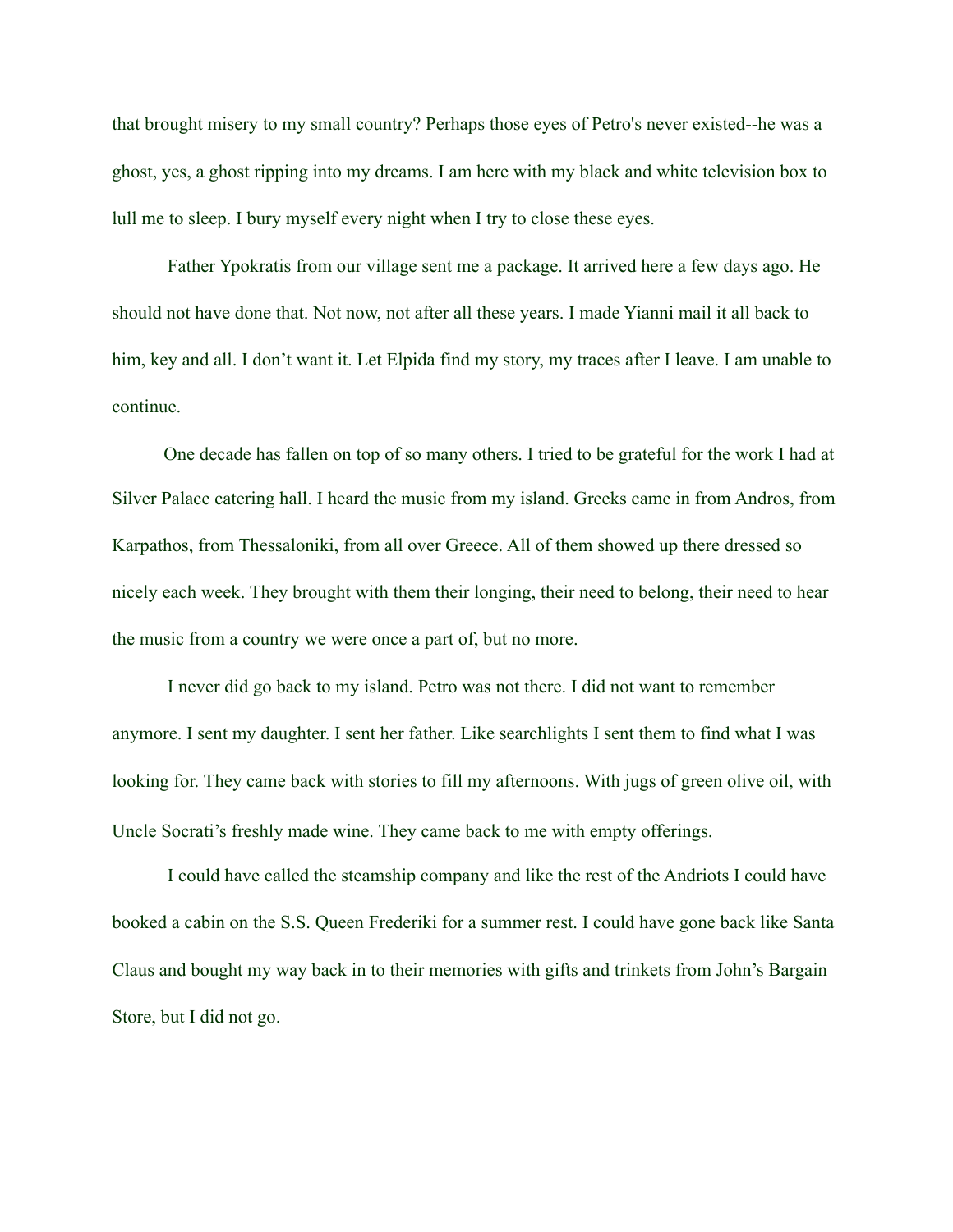I am not going to learn to speak and think in English, my heart, my mind thinks in Greek no matter how many pages of this book I read and try to memorize.

//

No need to keep asking myself what have we accomplished? The immigrants who washed ashore here with our dreams, our illusions, our pathetic anticipation of finding the streets paved with gold. We pretend. We, "*xeni*", the foreigners pretend we are close to packing up and leaving. A few more years and we'll be out of here. Same old song, same old wish. The children are still young, we could move back and they will be able to adjust. They will learn Greek, they will be better off back in our homeland.

Washing dishes at the diner will get us just a few more dollars and then we will be set. Or all those Greek hot dog vendors I pass on my way to work, they are still here no matter what they say. They spread out all over the sidewalks of Manhattan and Queens. They keep saving and saving for the houses they will build when they get back to Greece. They just stand there in the rain asking, 'Mustard or Sauerkraut?'

My circle is closing. I have gone to confession like the good Orthodox Christian I was taught to be. I married a quiet man, his silence all these years fed my terror. I became a mother. Although the umbilical cord bound my daughter to me, I have been unable to give my Anna her wings to escape the curse of being a daughter. She is defined as her father's daughter. I am defined as my father's daughter. My granddaughter Elpida is defined by her father's name. She is Hope for the Americans, Elpida for me. What is she to herself? Is she embarrassed by her name, her heritage? She has been my *elpida* but even she cannot hold me to this place any longer.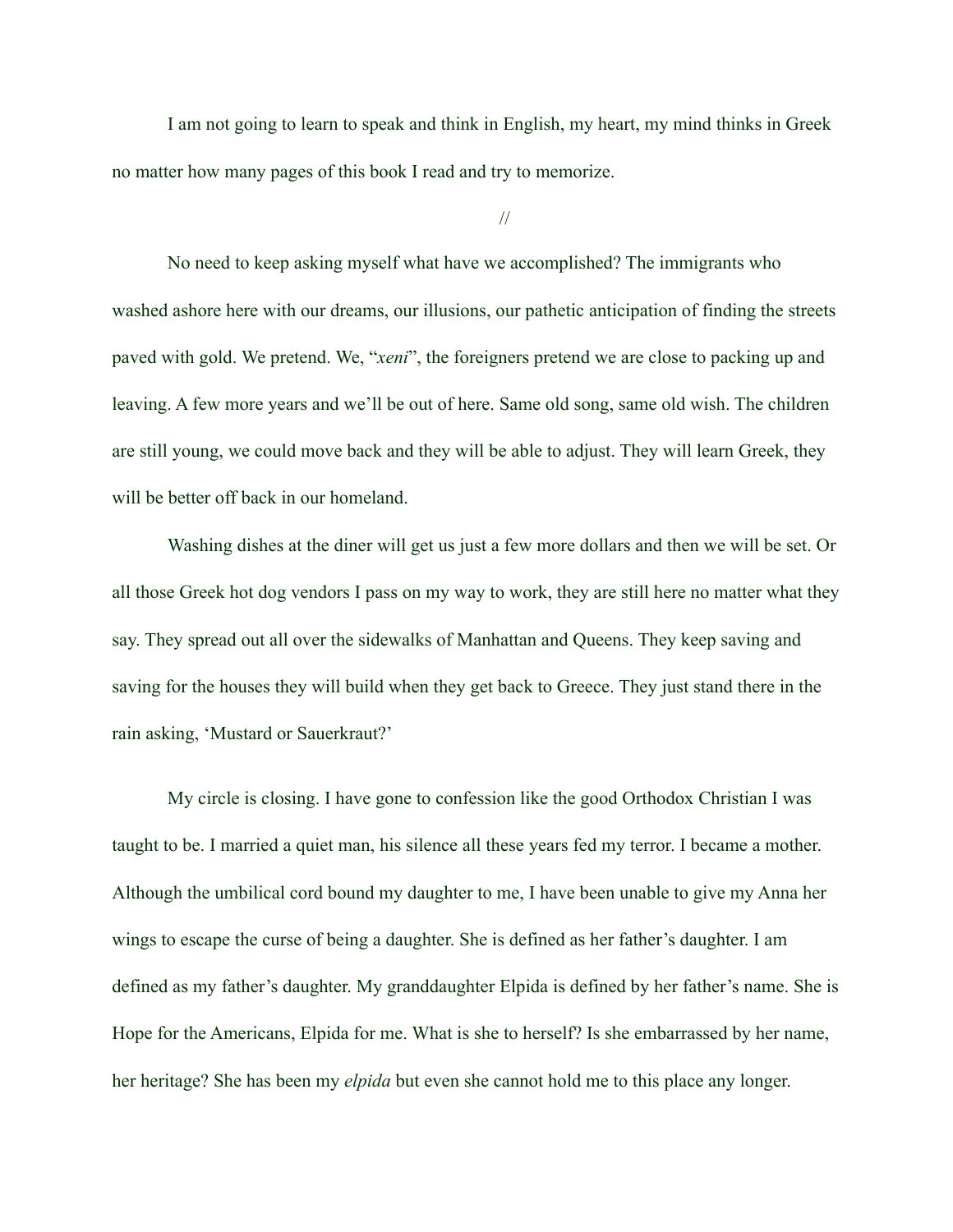# *ENGLISH FOR COMING CITIZENS BOOK LESSON: TO TAKE A BATH IN THE OCEAN*

*I go to the seashore. I take along a bathing suit. I hire a bath-house. I pay fifty cents for the bath-house. I undress in the bath-house. I go out to the beach. I play in the sand. I go into the water. The waves dash against me. I enjoy myself very much. I feel cold. I return to the bathhouse. I dry myself. I dress myself. I go out.* 

*Exercises:* 

*What do you hire at the seashore? What do you take along? Where is the bath-house? What do you do in the bath-house? Where do you play? What do the waves do? How do you enjoy yourself? How do you feel when you come out of the water?* 

Time has moved on in my village and it cannot take me. I am here with no roots, no history to guide me. I will not be the lighthouse for my granddaughters after all.

I am a small fishing boat that is leaving.

I am leaving. I am leaving.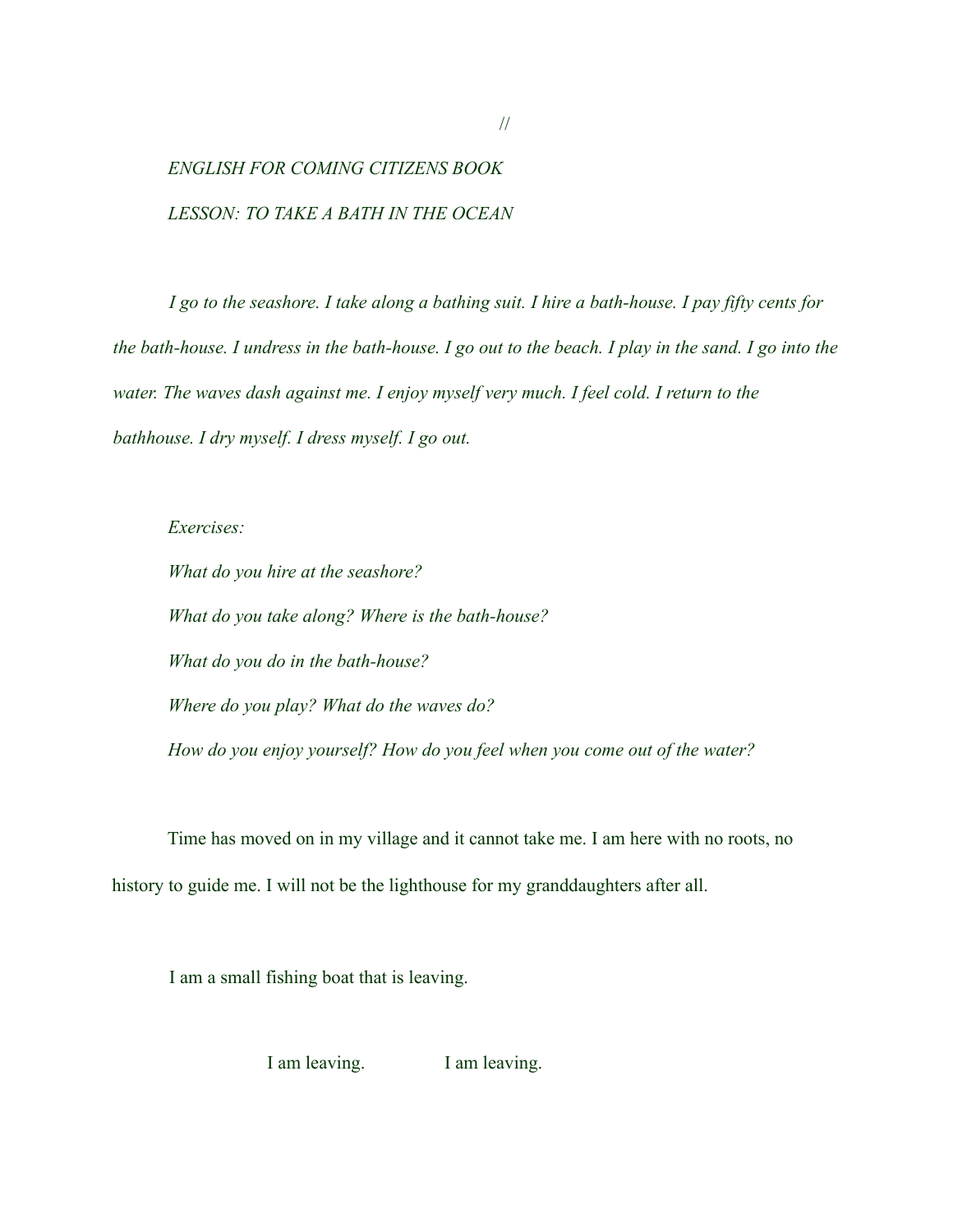The blue Aegean Sea swirls around me.

## **(HOPE)** LOUSY GREEKS INVADE LONG ISLAND

Uncle Thanasi bought a summer house out in Greenport and Dad bought a used car. The highway has been extended to Riverhead and that brings us closer to the American Andros where we go for our one week summer vacation since going to Greece is still not something we can afford to do.

If you ask me, Mom doesn't go on any vacation at all since she still gets up in the morning before we do to make breakfast then washes the dishes, makes the beds, washes the dirty clothes by hand, hangs them on the clothesline outside our rented bungalow, cooks lunch and dinner like she does at home, washes those dishes too and finally sits down with the other Greek women to chat before the sun sets on another American vacation. She looks like Elizabeth Taylor with her black hair twisted high above her head.

The little blue bungalow we rent on Rocky Point Road has a kitchen, one bedroom and a small sitting room with a couch that turns into a bed for Nikki and me.

Rocky Point Road is now filled with Greek houses. Blue and white garage doors, clarinets blaring from Greek songs on the radio, Greek flags out in front of neatly trimmed lawns and lots of Greek boys and girls for us to keep company with.

Snot nose Ourania from school lives on Rocky Point Road too, as do the GGGs -- short for the Greek Gorilla Girls from Staten Island who live in the four houses at the beginning of the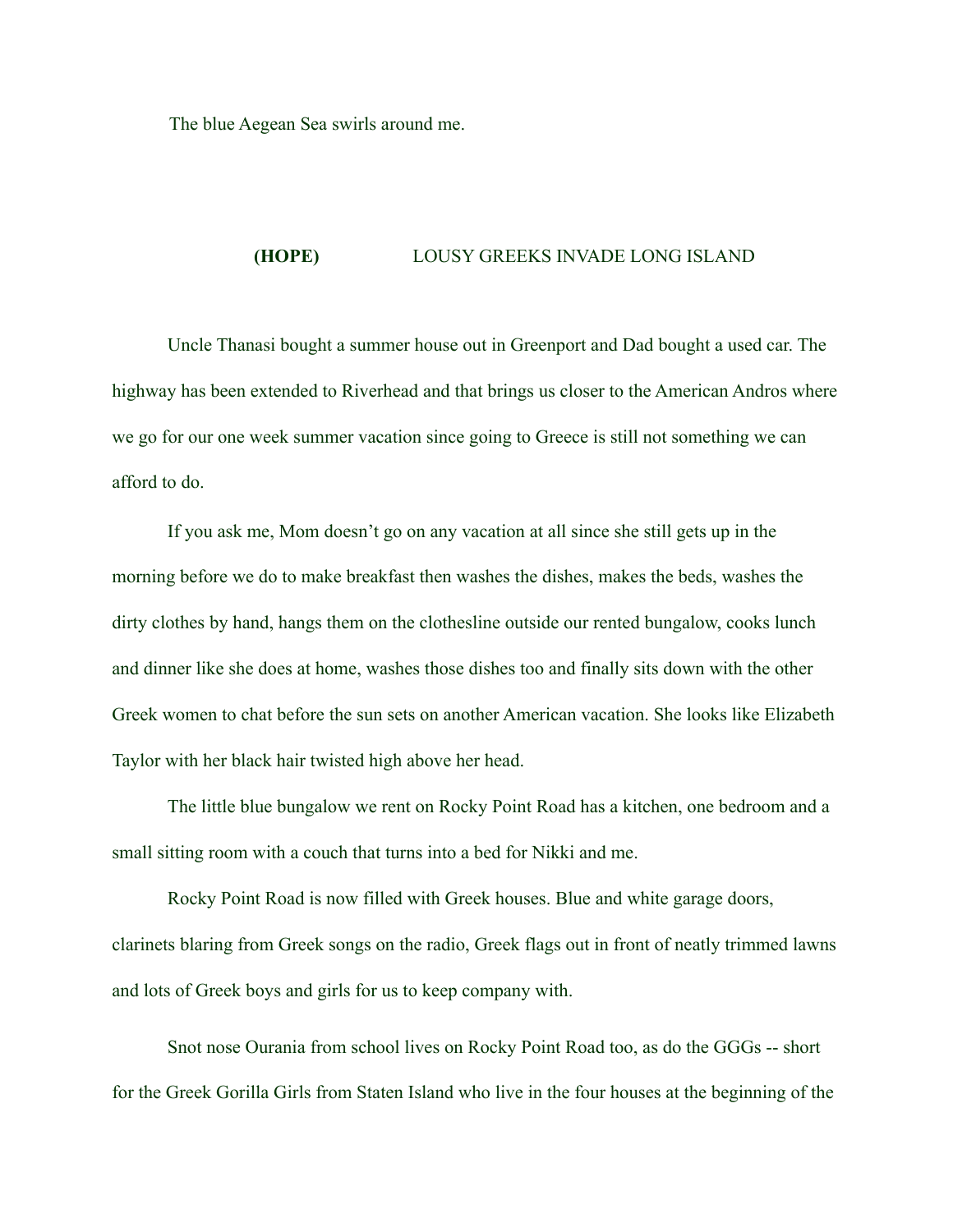road. They have more hair on their bodies than boys do, that's how they got their name. Their dads have those long Cadillacs with Greek worry beads hanging from the mirror so everyone can know they are Greek. They have stickers on the car bumpers that say: "Kiss me I'm Greek" just in case the worry beads don't convince anyone.

Today, Nikki, Snot nose Ourania and some Greek boys from the road take a walk to Rocky Point Beach with me. We look for flat rocks to toss into the water to see whose rock skips the furthest. The only thing we hear are waves crashing on rocks, pebbles being pulled from the shore and gurgling sounds they make as they are dragged back by the next wave.

Then a gunshot rings out.

We stop and look behind us. We see a man running down the beach holding a hunting rifle in his hand. He's angry and he's running in our direction. We hear him shouting at us: "Get out of here you lousy Greeks. Get the hell off this land or I'll shoot you. Go back where you came from. You Lousy Greeks are wrecking our neighborhood."

He aims his gun at us and we run as fast as we can into the fields behind the beach to get away from that American mad man.

Nikki and I run home when the coast is clear. I tell Dad what happened. For once he is sympathetic and tells us it is ok if Nikki and I go for a ride with an older Greek boy named Yiorgo who has just pulled up in front of our house in his Dad's Cadillac convertible. He has three, not one, strands of worry beads dangling from his rear-view mirror.

Mom doesn't look too thrilled, so I tell her I'll invite Snot-Nose Ourania and whatever other Greek girl is out on her front lawn trying to get a Coppertone tan.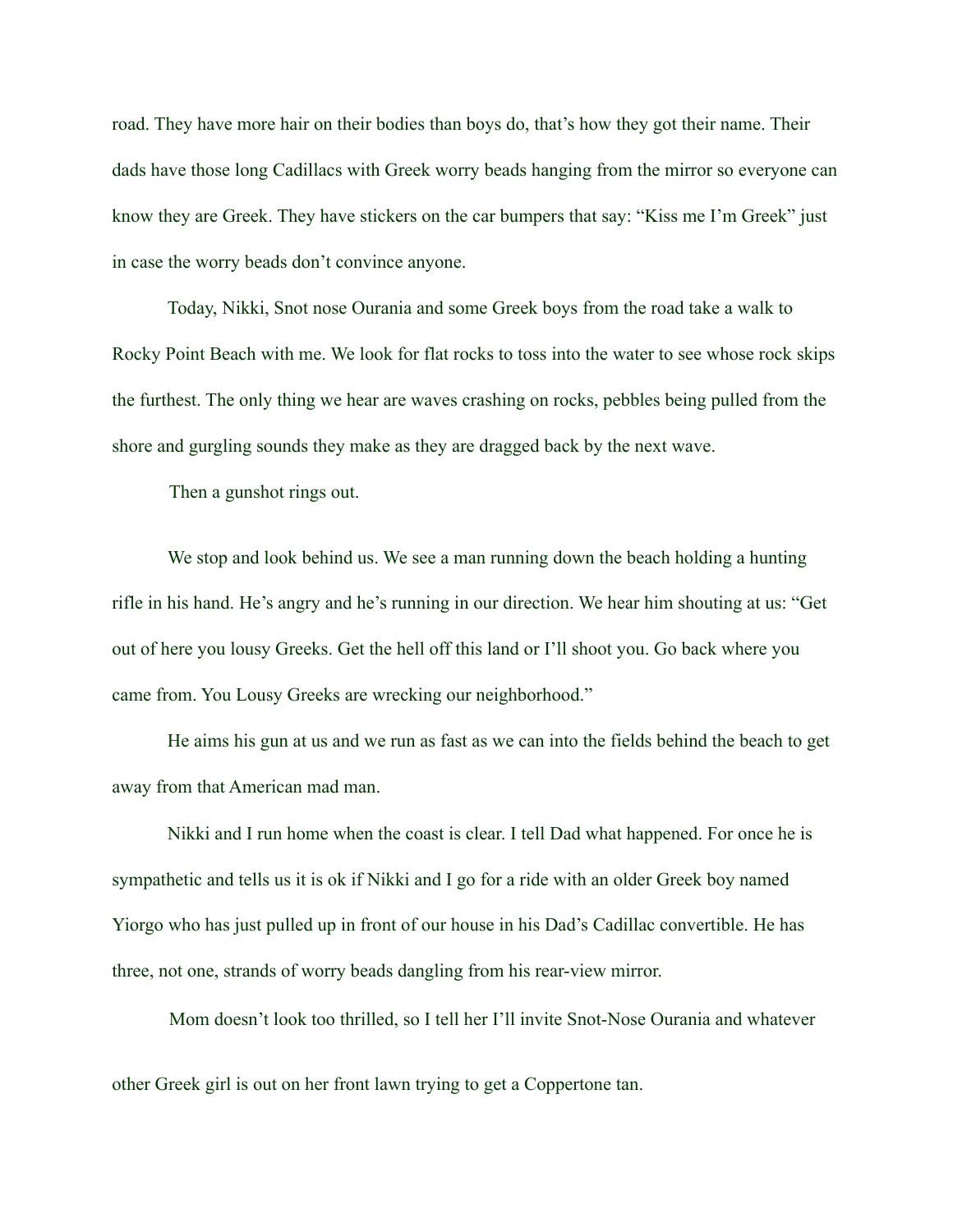We pile into the Cadillac with the top down and we head toward town. We drive down to

Main Street where a small granite memorial was just placed in honor of so many boys from Greenport who were called for duty in Vietnam but never made it back home. When I do the math, I realize most of them were not much older than 18, a long list of names etched on a plaque in the middle of town. A stray dog pisses at the plaque and trots off.

We make a right by the traffic light and pass the A  $\&$  P. The corner of the A  $\&$  P supermarket separates regular Greenport town from the Black side of town. Yiorgo slows down as he drives past some black men sitting on worn out, sagging porches or swinging from hammocks under great old trees. It is a lazy, hot day.

Suddenly Yiorgo floors the gas pedal and makes a u-turn back down the same small street. The two boys next to me stand up in their seats and for no reason, they shout out: "Nigger want a watermelon?"

Yiorgo burns rubber and we are out of there. I start to cry and Snot Nose Ourania laughs at me. So do the Greek boys. I hate them.

The black men do not even react when I look back at them. They just stare at us as we speed off into the safety of Main Street. Not one word gets shouted back to us, not one arm raised in anger. Their eyes just watch us go with sadness and resignation. I know that look. I see it every day in Astoria.

//

The next day Nikki and I go down to Rocky Point Beach to swim before Mom gets lunch ready for us. It's our last vacation day. We put our towels on the pebbles. Snot Nose Ourania comes down the stairs with the Staten Island GGGs and Yiorgo with his gang of Greek boys.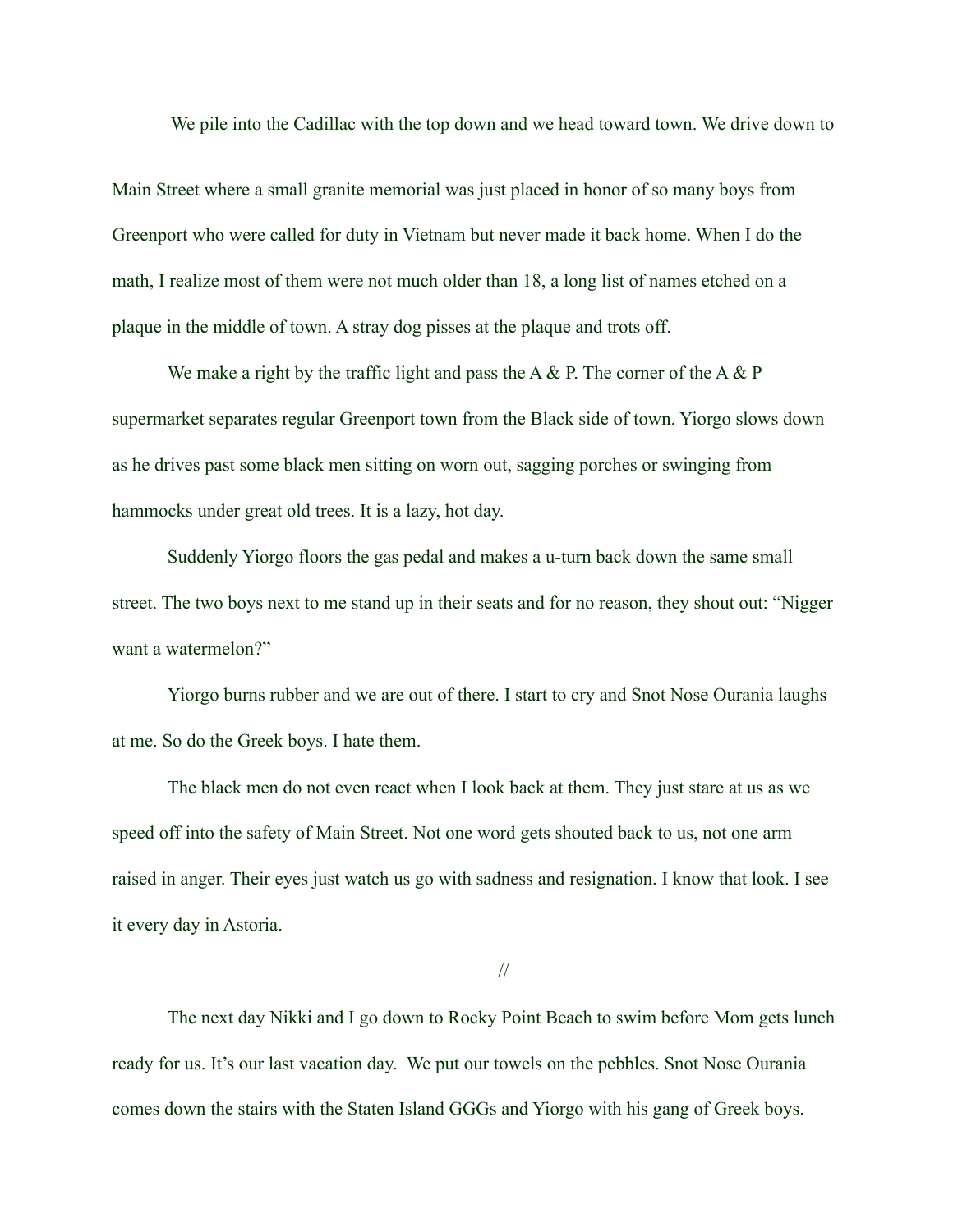Snot Nose Ourania circles around our towels with the Greek Gorilla Girls and says,

"Hope, get the hell off this beach. You don't belong here, your Dad doesn't own a house here. You're only renting a bungalow for a week from my Dad. You're not one of us."

I look at Nikki, tears welling in my eyes. She picks up both of our towels and says, "Come on, lunch should be ready now anyway, who needs jerks like them?"

 I run up the wooden stairs so fast I get splinters in my fingers from grabbing the banister so tight. Nikki saved me. I kiss her cheek when we get up to the entrance of the bungalow. Even though she is younger than I am, at times I think she is much smarter and stronger than I am.

I hate this beach. I hate being Greek. I hate not being anything other than "the other". I am on the bottom of the ladder, on the bottom of the world. No better than any Black in Town, no better than any hairy Greenhorn walking up and down Ditmars Boulevard, no better than any dead American boy who doesn't come back from Vietnam. I know exactly who I am; a voice no one wants to hear.

Dad packs up the car, Mom brings out the last pot she wipes clean to bring back home so she can use it in our own kitchen again. We wave goodbye to Snot Nose Ourania's parents and the Greek kids line up by our old car. They have smirks on their faces. They are the ones who get to stay on Rocky Point Road all summer long because they own houses here.